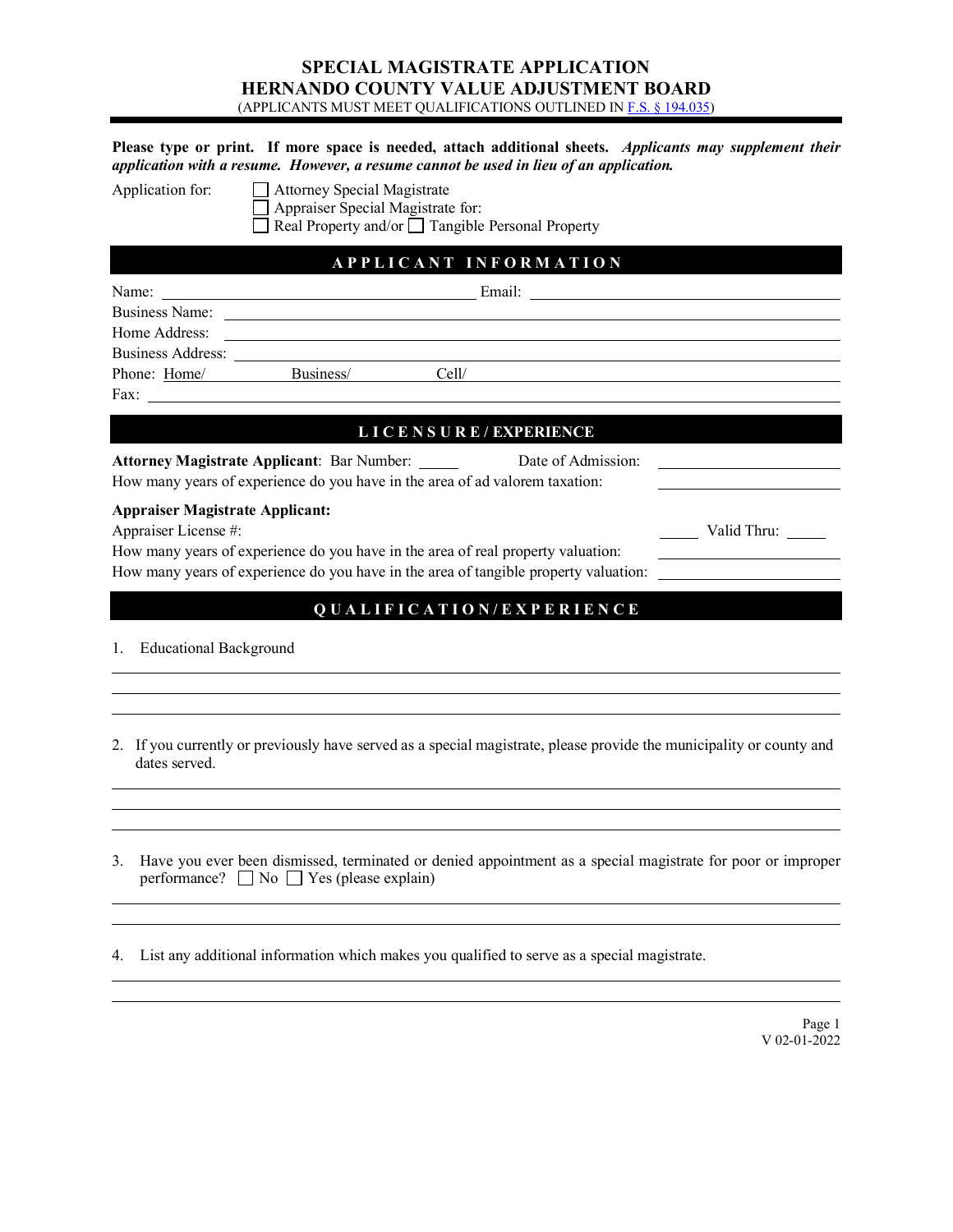#### **SPECIAL MAGISTRATE APPLICATION HERNANDO COUNTY VALUE ADJUSTMENT BOARD** (APPLICANTS MUST MEET QUALIFICATIONS OUTLINED I[N F.S. § 194.035\)](http://archive.flsenate.gov/Statutes/index.cfm?App_mode=Display_Statute&Search_String=&URL=0100-0199/0194/Sections/0194.035.html)

**5.** List each organization, recognized by the real estate appraisal industry or the professionals in that field, in which you are currently or have previously been a designated member:

| <b>ORGANIZATION</b> | <b>DESIGNATION</b> | <b>DATE</b> | <b>MEMBER#</b> |
|---------------------|--------------------|-------------|----------------|
|                     |                    |             |                |
|                     |                    |             |                |
|                     |                    |             |                |
|                     |                    |             |                |
|                     |                    |             |                |

6. Have you ever been disbarred, suspended or received any other disciplinary action from any organized association, or from the State of Florida?  $\Box$  No  $\Box$  Yes (please explain)

<u> 1980 - Johann Stoff, deutscher Stoff, der Stoff, der Stoff, der Stoff, der Stoff, der Stoff, der Stoff, der </u>

7. List any experience and/or specialty for the following property types:

l l

l l

l l

l l l

l l l

| <b>PROPERTY TYPE</b>             | <b>EXPERIENCE/SPECIALTY</b> |
|----------------------------------|-----------------------------|
| <b>Residential Real Property</b> |                             |
| <b>Commercial Real Property</b>  |                             |
| Tangible Property                |                             |
| Other (please specify)           |                             |

- 8. List any personal or business relationship you have ever had with any officer or employee of the office of the property appraiser, office of the clerk of the circuit court, office of the county attorney or the value adjustment board of any of the counties to which you are applying:
- 9. List any clubs, organizations, associations, or other entities to which you belong or participate in and in which a possible conflict of interest could occur or the appearance of a conflict of interest might arise that would prevent you from fairly conducting the hearing between the property appraiser and the property owner and taxpayer.

10. Explain your level of knowledge and experience with computers and list the applications you are familiar with.

11. **Other than** as a special magistrate to the VAB, will you be serving as a **hearing officer for any governmental entity** during the upcoming **20** VAB season? If so, for whom?

> Page 2 V 02-01-2022